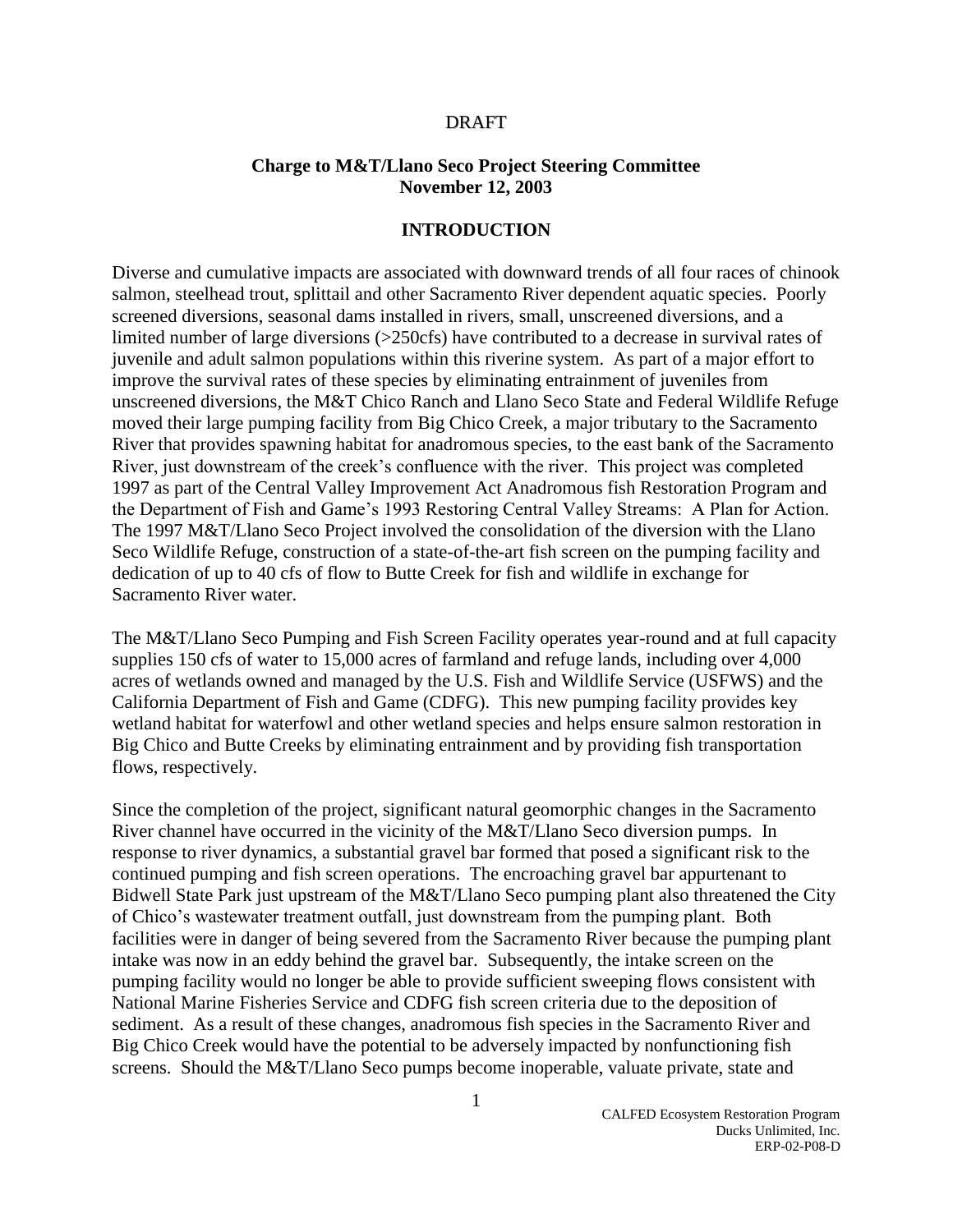federal wetland refuges would be impacted from a loss of water supplied by the facility. In addition, a significant investment made by the CALFED Program would be lost with the damage and destruction of the M&T/Llano Seco Fish Screen Facility. In response to this threat, the gravel bar was excavated in the fall of 2000 to its 1995 size and location to protect the facilities.

It is apparent that the fundamental process of the river meander and sediment deposition will continue to threaten the operations and safety of the pumping facility as well as the Chico Wastewater Treatment outfall at an uncertain rate. This uncertainty creates a dilemma between protecting ecosystem functions by accommodating the natural processes of the river and also protecting the present pumping facility in order to provide fish-friendly water to the beneficiaries. In response to this dilemma, the Bay-Delta Authority has requested that a team of multidisciplinary experts be consulted in order to collaborate the best scientific knowledge available that will assess the problem and provide a proposal that will develop a long-term solution.

# **FUNDAMENTAL QUESTIONS TO BE ADDRESSED**

- 1. What is the rate and uncertainty associated with river meander and sediment deposition at the project site?
- 2. What is the realm of possible alternative means to meet the water requirements of the beneficiaries?
- 3. What is the current fish screen criteria and can that criteria be changed to accommodate innovative solutions?
- 4. What are the uncertainties associated with the simultaneous interaction between river meander, pumping plant capacity and fish screen protection?

# **M&T/LLANO SECO PROJECT STEERING COMMITTEE**

The Steering Committee is a collaborative group comprised of stakeholders, CALFED representatives, engineers and a team of multi-disciplinary experts in the fields of fluvial geomorphology, hydrologic modeling, and fish screen and pumping plant technology. The scientists selected for this Steering Committee are recognized to have the highest level of expertise and scientific stature, advisory experience, record of technical publications, relevant knowledge, collaboration and interdisciplinary skills.

The overall purpose of this committee is to provide a balanced and unbiased view of the issues, to characterize the status of knowledge about the project and to identify and prioritize key scientific issues associated with the project. The Steering Committee will guide development of the long-term solution to ensure that any further actions will appropriately considers objectives to maintain an effective, fish-friendly diversion for M&T/Llano Seco and to maintain river meander.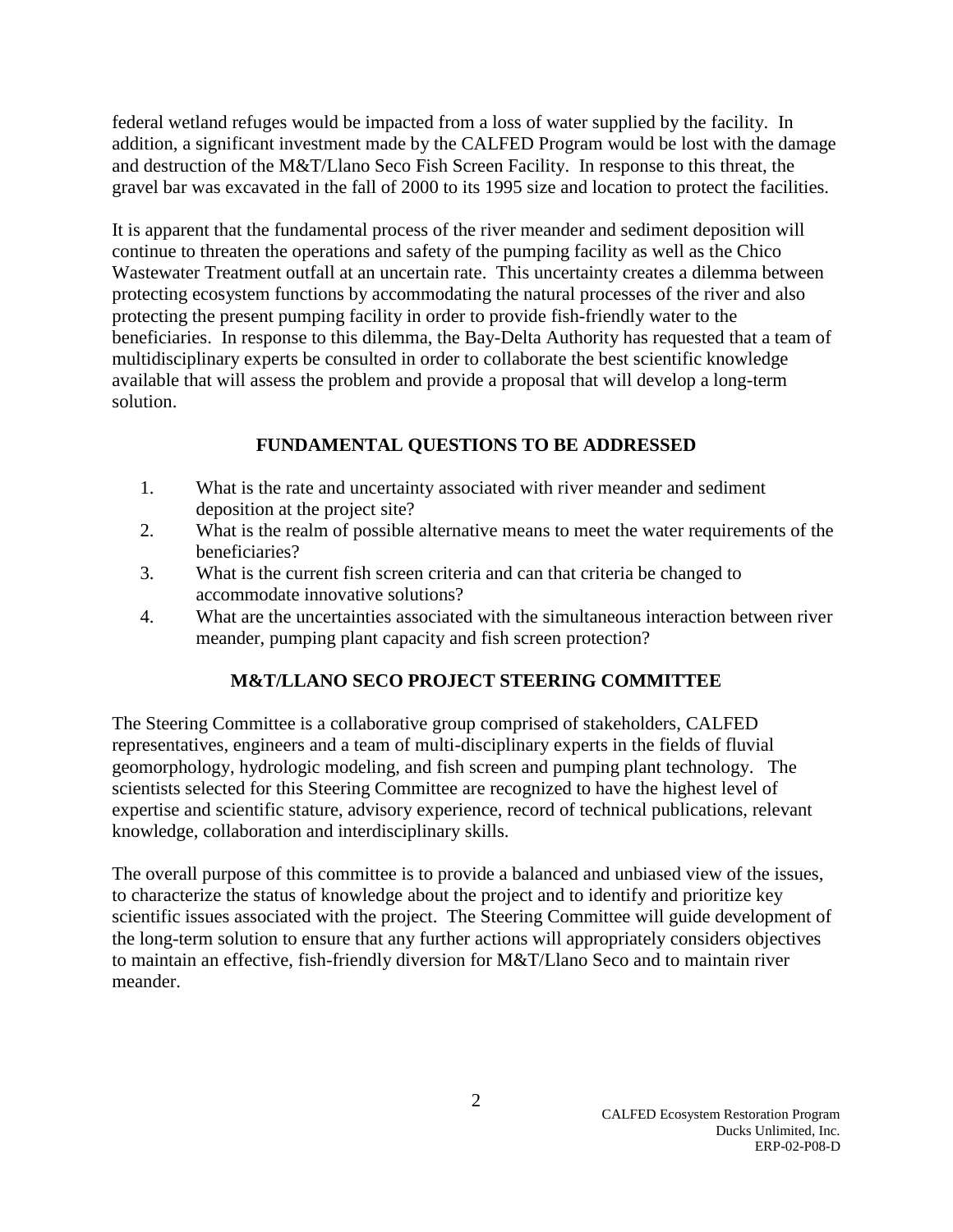Members of the Steering Committee:

#### **Technical Scientific Expertise**

Yantao Cui, Research Scientist Hydrology/Geomorphology Michael Harvey, Principal Geomorphologist, Muesstter Engineering, Inc. Eric Larsen, Research Scientist-Geology Robert Muesstter, Principal Engineer, Muesstter Engineering, Inc.

## **Local Technical Expertise**

Michael Aceituno, Supervisor, Sacramento Area Office, National Marine Fisheries Service Koll Buer, Chief, Geologic Investigations Section, California Dept. of Water Resources Stacy Cepello, Environmental Scientist, California Dept. of Water Resources Jim Gaumer, Engineer, M&T Chico Ranch Dan McManus, Assoc. Engineering Geologist Rick Wantuck, Hydraulic Engineer, National Marine Fisheries Service Paul Ward, Assoc. Fishery Biologist, Region 2, California Dept. of Fish & Game

## **Engineers**

Dennis Dorratcague, Principal Engineer, MWH Americas Neil Schild, Principal Engineer, MWH Americas Robert Strand, Engineer, MWH Americas

## **CALFED Representatives**

Dan Castleberry, Program Mgr. Ecosystem Restoration Program, California Bay-Delta Authority Rebecca Fris, Restoration Coordinator, California Bay-Delta Authority

#### **Stakeholders**

Burt Bundy, Manager, Sacramento River Conservation Area Woody Elliott, District Resource Ecologist, California Dept. of Parks & Recreation Kevin Foerster, Project Leaders, Sacramento Valley national Wildlife Refuge Les Heringer, Manager, M&T Chico Ranch David Sieperda, Manager, Rancho Llano Seco Marc Sulik, City of Chico Water Pollution Control Plant Richard Thieriot, Owner, Rancho Llano Seco

#### **Project Management**

Olen Zirkle, Manager, Conservation Programs, Ducks Unlimited, Inc. Chris Leininger, Project Development, Ducks Unlimited, Inc.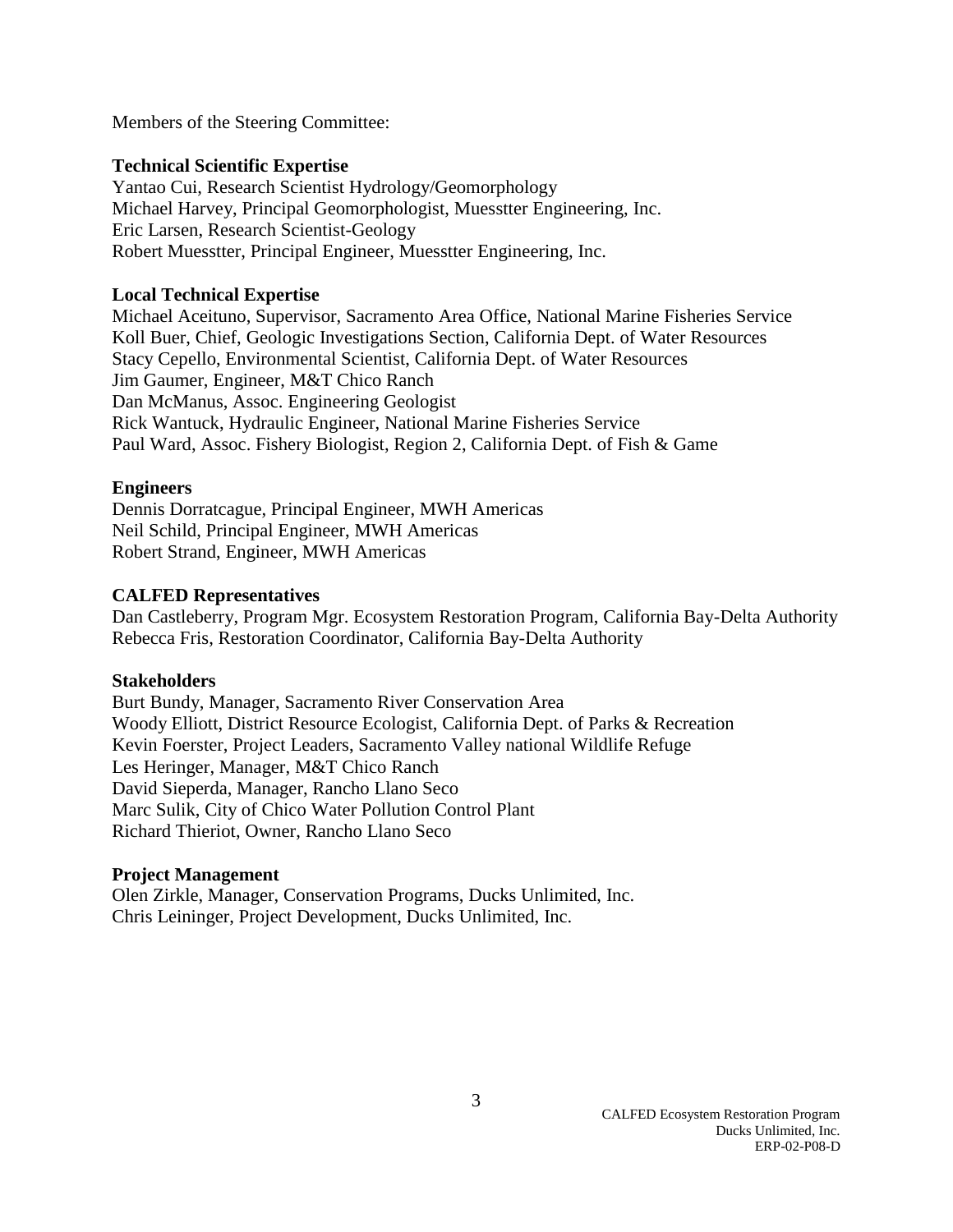## **PROJECT GOALS AND OBJECTIVES**

## **Primary Project Goal**

• To protect the existing M&T/Llano Seco fish-screen facility and its beneficiaries while investigating and identifying a technically and economically feasible long-term solution to adapt the fish-friendly pumping facility to the lateral migration of the Sacramento River.

## **Study Objectives**

- To obtain an authoritative and unbiased description of the state of scientific knowledge related to the Sacramento River meander, fish screen and pumping plant technology by convening a multidisciplinary team of experts in the fields of fluvial geomorphology, hydrologic modeling, fish screen and pumping plant technology.
- To provide an opportunity for stakeholders and scientists to test and refine an understanding and potential for unintended effects between managing the natural riverine system, fisheries requirements and pumping requirements.
- To conduct an exhaustive literature search, fill identified data gaps and conduct modeling to provide important data essential in answering specific questions that support a strong research approach in accomplishing the primary project goal.
- To determine performance measures/indicators that will guide the long-term solution in meeting the primary project goal.
- To fully document the investigative process of determining, identifying and justifying the long-term solution that will meet the primary goal of the project.
- **Current Working Hypotheses and Investigative Approaches.** It is possible to protect threatened and endangered fish populations from entrainment while meeting pumping requirements for adjacent agriculture, managed wetlands - state, federal and private) and the City of Chico Wastewater Treatment Facility, and have no significant impacts on the Sacramento River meander.
- **Hypothesis Testing.** A multidisciplinary team will be convened to conceptually test the hypothesis and address key uncertainties (i.e., sediment deposition, river meander, hydrology, fish screen and water diversion technologies) by collaborating the best available science provided by the scientists, an exhaustive literature review and existing project studies and reports.